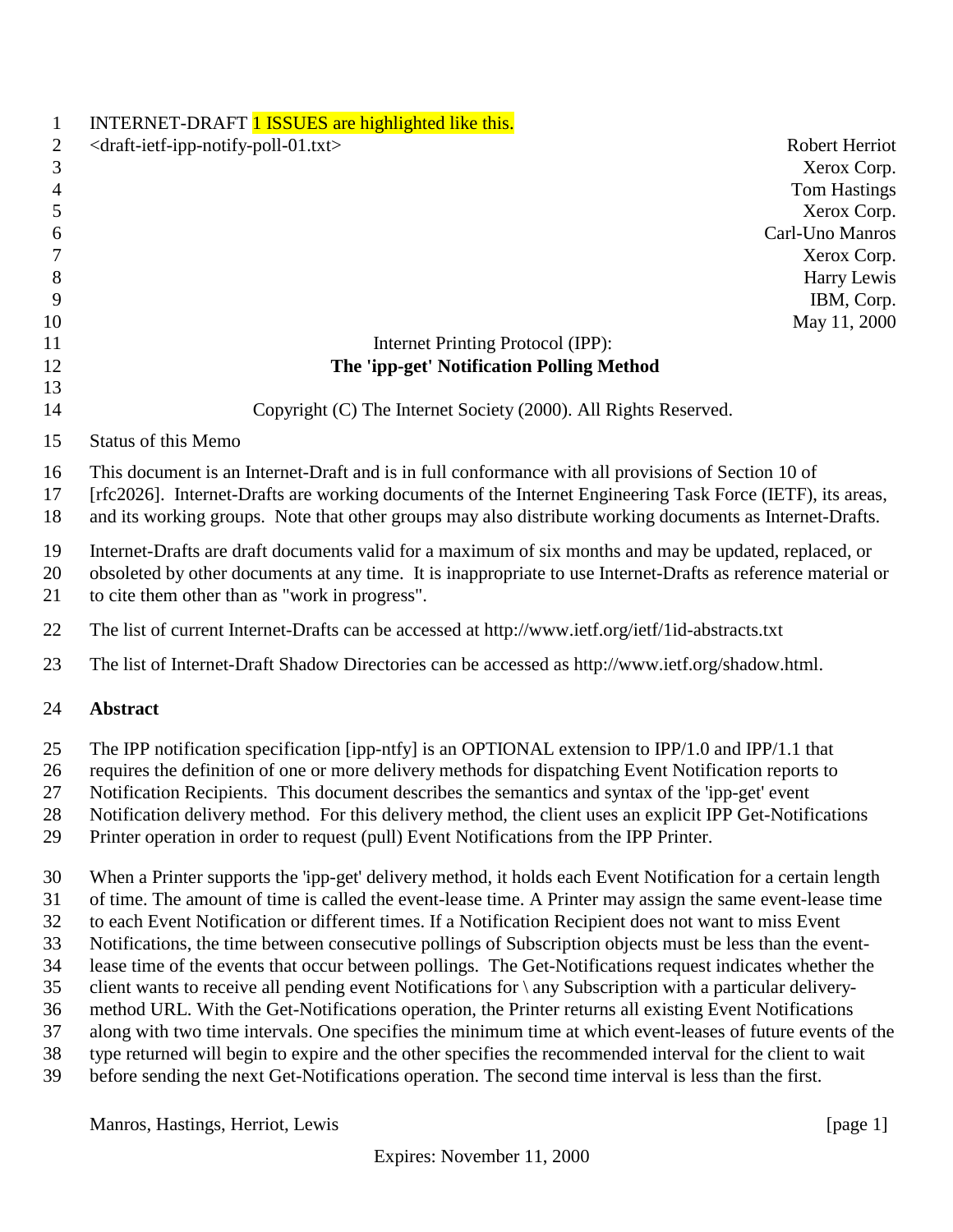- The Printer may keep the channel open if the recommended interval is sufficiently short, but in any case the
- client performs a new Get-Notifications operation each time it wants more Event Notifications. Since the
- time interval between consecutive client requests is normally less than the event-lease time, consecutive
- responses will normally contain some Event Notifications that are identical. The youngest ones in the
- previous response will become the oldest in the next response. The client is expected to filter out these
- duplicates, which is easy to do because of the sequence number in each Event Notification.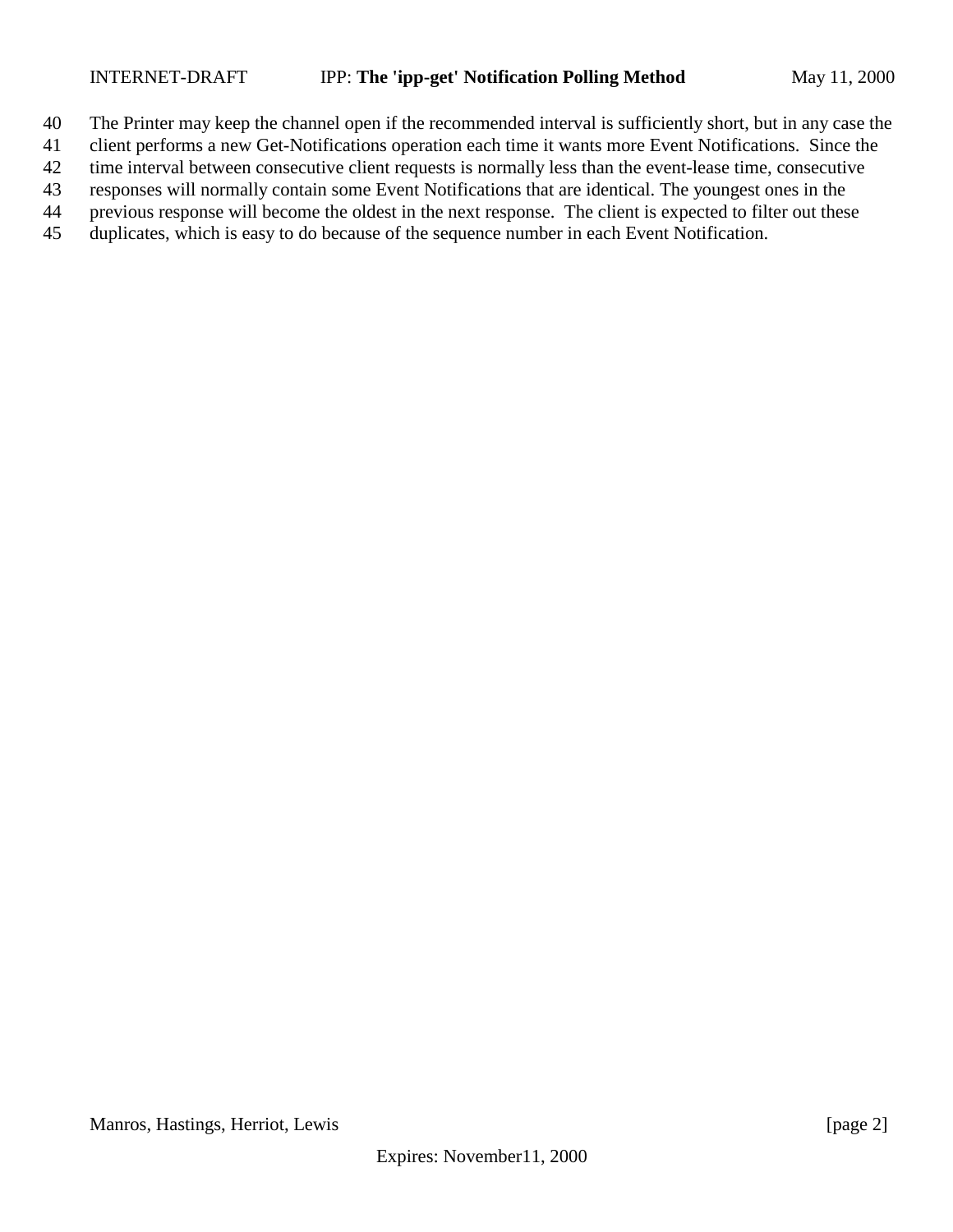- The full set of IPP documents includes:
- Design Goals for an Internet Printing Protocol [RFC2567]
- Rationale for the Structure and Model and Protocol for the Internet Printing Protocol [RFC2568]
- Internet Printing Protocol/1.1: Model and Semantics [ipp-mod]
- Internet Printing Protocol/1.1: Encoding and Transport [ipp-pro]
- 51 Internet Printing Protocol/1.1: Implementer's Guide [ipp-iig]
- Mapping between LPD and IPP Protocols [RFC2569]
- Internet Printing Protocol/1.0 & 1.1: Event Notification Specification [ipp-ntfy]
- 
- The "Design Goals for an Internet Printing Protocol" document takes a broad look at distributed printing
- functionality, and it enumerates real-life scenarios that help to clarify the features that need to be included
- in a printing protocol for the Internet. It identifies requirements for three types of users: end users,
- operators, and administrators. It calls out a subset of end user requirements that are satisfied in IPP/1.0. A few OPTIONAL operator operations have been added to IPP/1.1.
- 
- The "Rationale for the Structure and Model and Protocol for the Internet Printing Protocol" document

describes IPP from a high level view, defines a roadmap for the various documents that form the suite of

IPP specification documents, and gives background and rationale for the IETF working group's major

- decisions.
- The "Internet Printing Protocol/1.1: Model and Semantics" document describes a simplified model with

abstract objects, their attributes, and their operations that are independent of encoding and transport. It

introduces a Printer and a Job object. The Job object optionally supports multiple documents per Job. It

also addresses security, internationalization, and directory issues.

 The "Internet Printing Protocol/1.1: Encoding and Transport" document is a formal mapping of the abstract operations and attributes defined in the model document onto HTTP/1.1 [RFC2616]. It defines the

encoding rules for a new Internet MIME media type called "application/ipp". This document also defines

the rules for transporting over HTTP a message body whose Content-Type is "application/ipp". This

document defines a new scheme named 'ipp-get' for identifying IPP printers and jobs.

The "Internet Printing Protocol/1.1: Implementer's Guide" document gives insight and advice to

implementers of IPP clients and IPP objects. It is intended to help them understand IPP/1.1 and some of the

considerations that may assist them in the design of their client and/or IPP object implementations. For

example, a typical order of processing requests is given, including error checking. Motivation for some of

the specification decisions is also included.

 The "Mapping between LPD and IPP Protocols" document gives some advice to implementers of gateways between IPP and LPD (Line Printer Daemon) implementations.

The "Event Notification Specification" document defines OPTIONAL operations that allow a client to

- subscribe to printing related events. Subscriptions include "Per-Job subscriptions" and "Per-Printer
- subscriptions". Subscriptions are modeled as Subscription objects. Four other operations are defined for
- subscription objects: get attributes, get subscriptions, renew a subscription, and cancel a subscription.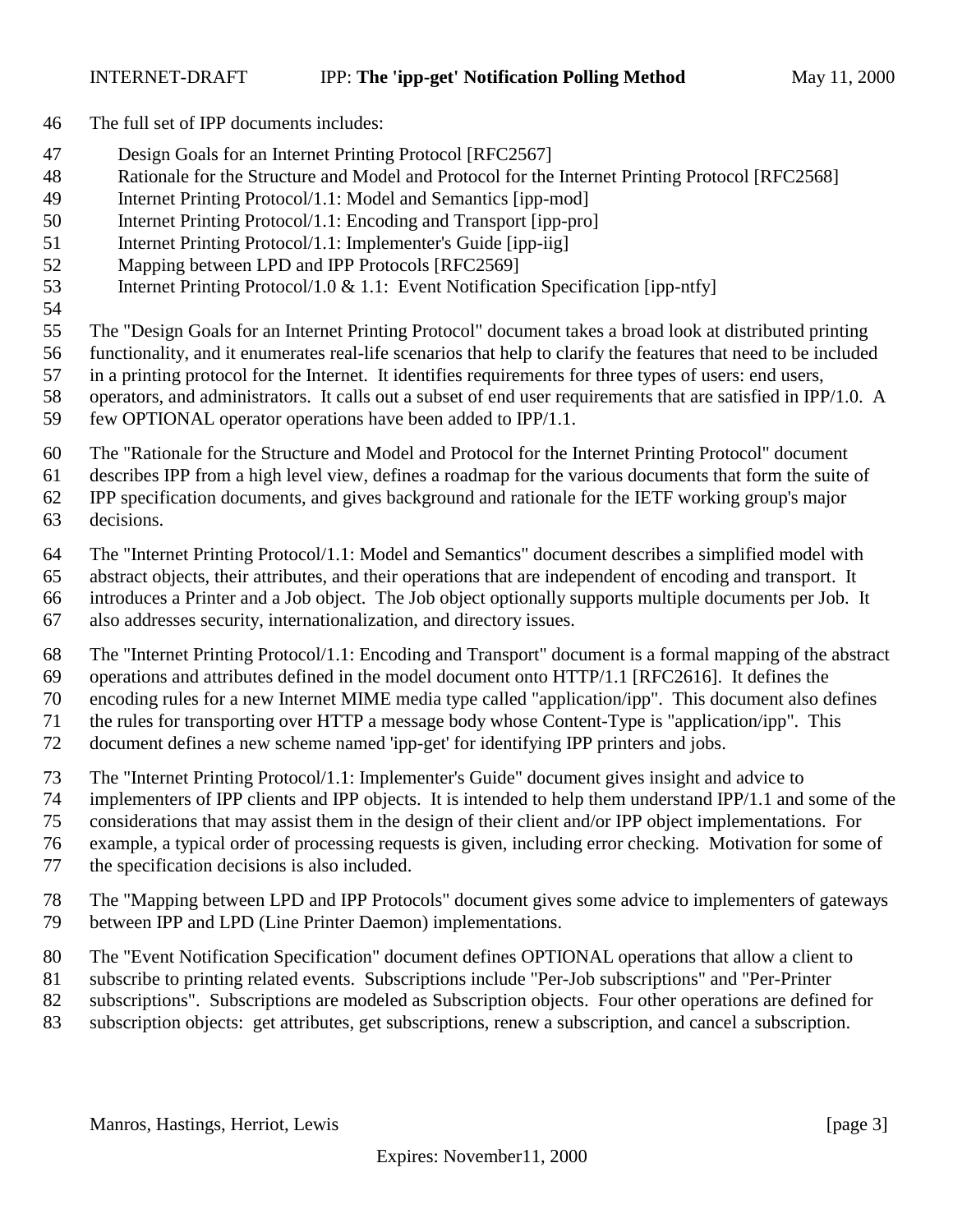| 84             |                                                                                                             |  |
|----------------|-------------------------------------------------------------------------------------------------------------|--|
| 85             | <b>Table of Contents</b>                                                                                    |  |
| 86             | 1                                                                                                           |  |
| 87             | $\overline{2}$                                                                                              |  |
| 88             | 3                                                                                                           |  |
| 89<br>90<br>91 | $\overline{4}$<br>4.1<br>4.2                                                                                |  |
| 92<br>93<br>94 | Extensions to Print-Job, Print-URI, Create-Job, Create-Printer-Subscription and Create-Printer-<br>5<br>5.1 |  |
| 95             | 6                                                                                                           |  |
| 96             | 7                                                                                                           |  |
| 97             | 8                                                                                                           |  |
| 98             | 9                                                                                                           |  |
| 99             | 10                                                                                                          |  |
| 100            | 11                                                                                                          |  |
| 101<br>102     |                                                                                                             |  |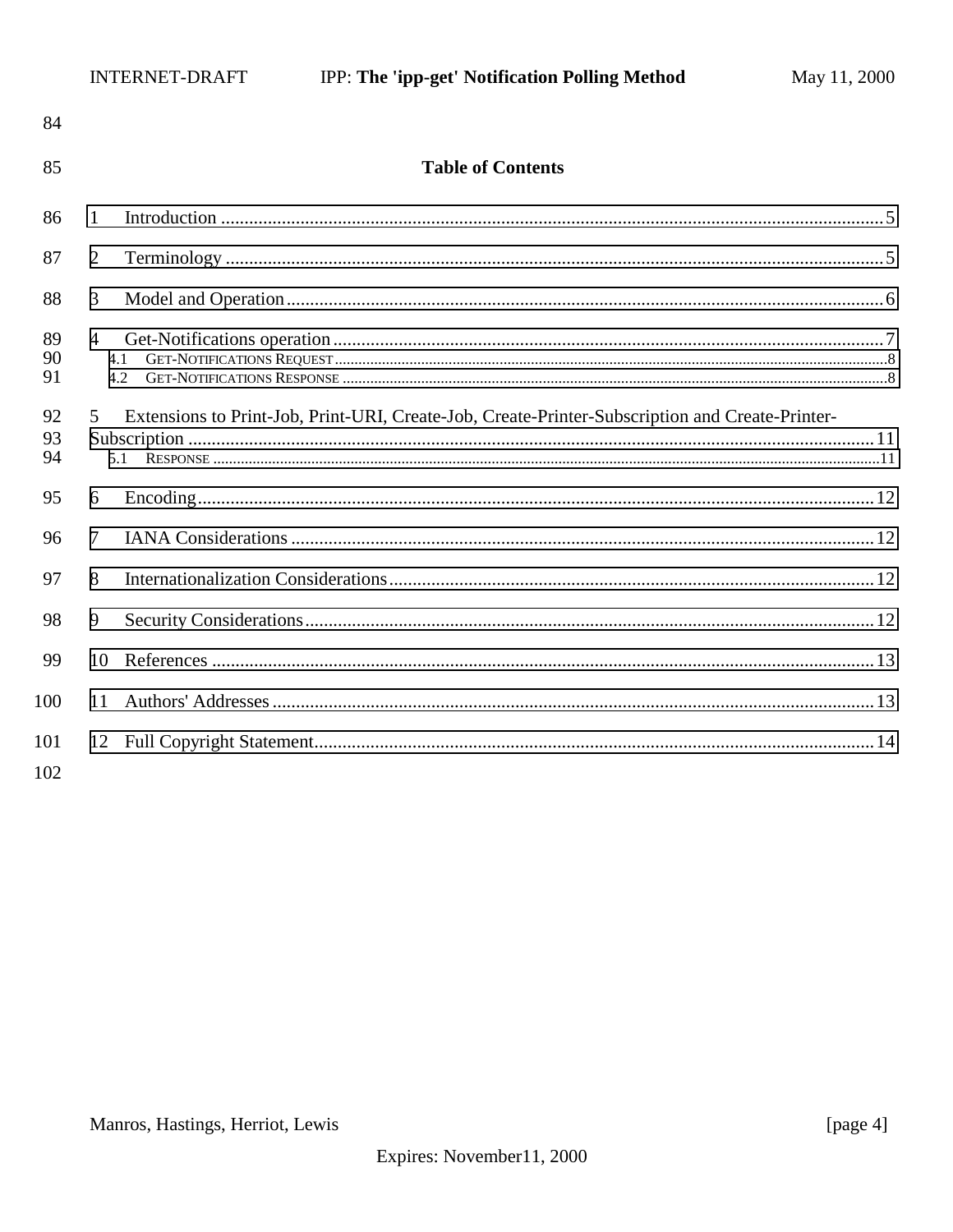<span id="page-4-0"></span>

#### **1 Introduction**

 IPP printers that support the OPTIONAL IPP notification extension [ipp-ntfy] either a) accept, store, and use notification subscriptions to generate Event Notification reports and implement one or more delivery methods for notifying interested parties, or b) support a subset of these tasks and farm out the remaining tasks to a Notification Delivery Service. The 'ipp-get' Event Notification delivery method specified in this document defines a Get-Notifications operation that may be used in a variety of notification scenarios. Its primary intended use is for clients that want to be Notification Recipients. However, the Get-Notifications operation may also be used by Notification Delivery Services for subsequent distribution to the Ultimate Notification Recipients.

- 
- When a Printer supports the 'ipp-get' delivery method, it holds each Event Notification for a certain length
- of time. The amount of time is called the event-lease time. A Printer may assign the same event-lease time
- to each event or different times. If a Notification Recipient does not want to miss Event Notifications, the
- time between consecutive pollings of Subscription objects must be less than the event-lease time of the
- Event Notifications that occur between pollings. The Get-Notifications request indicates whether the client
- wants to receive all pending Event Notifications for any Subscription with a particular notification recipient
- URL. With the Get-Notifications operation, the Printer returns all existing Event Notifications along with
- two time intervals. One specifies the minimum time at which event-leases of future events of the type returned will begin to expire and the other specifies the recommended interval for the client to wait before
- sending the next Get-Notifications operation. The second time interval is less than the first.

 The Printer may keep the channel open if the recommended interval is sufficiently short, but in any case the client performs a new Get-Notifications operation each time it wants more Notifications. Since the time interval between consecutive client requests is normally less than the event-lease time, consecutive responses will normally contain some events that are identical. The youngest ones in the previous response will become the oldest in the next response. The client is expected to filter out these duplicates, which is easy to do because of the sequence number in each Notification. The reason for not removing the Notifications from the Subscription object with every Get-Notifications request, is so that multiple Notification Recipients can be polling the same subscription object and so the Get-Notification operation satisfies the rule of idempotency. The former is useful if someone is logged in to several desktops at the same time and wants to see the same events at both places. The latter is useful if the network loses the response.

# **2 Terminology**

This section defines the following additional terms that are used throughout this document:

- REQUIRED: if an implementation supports the extensions described in this document, it MUST support a REQUIRED feature.
- OPTIONAL: if an implementation supports the extensions described in this document, it MAY support an OPTIONAL feature.
- Notification Recipient See [ipp-ntfy]

Manros, Hastings, Herriot, Lewis [page 5]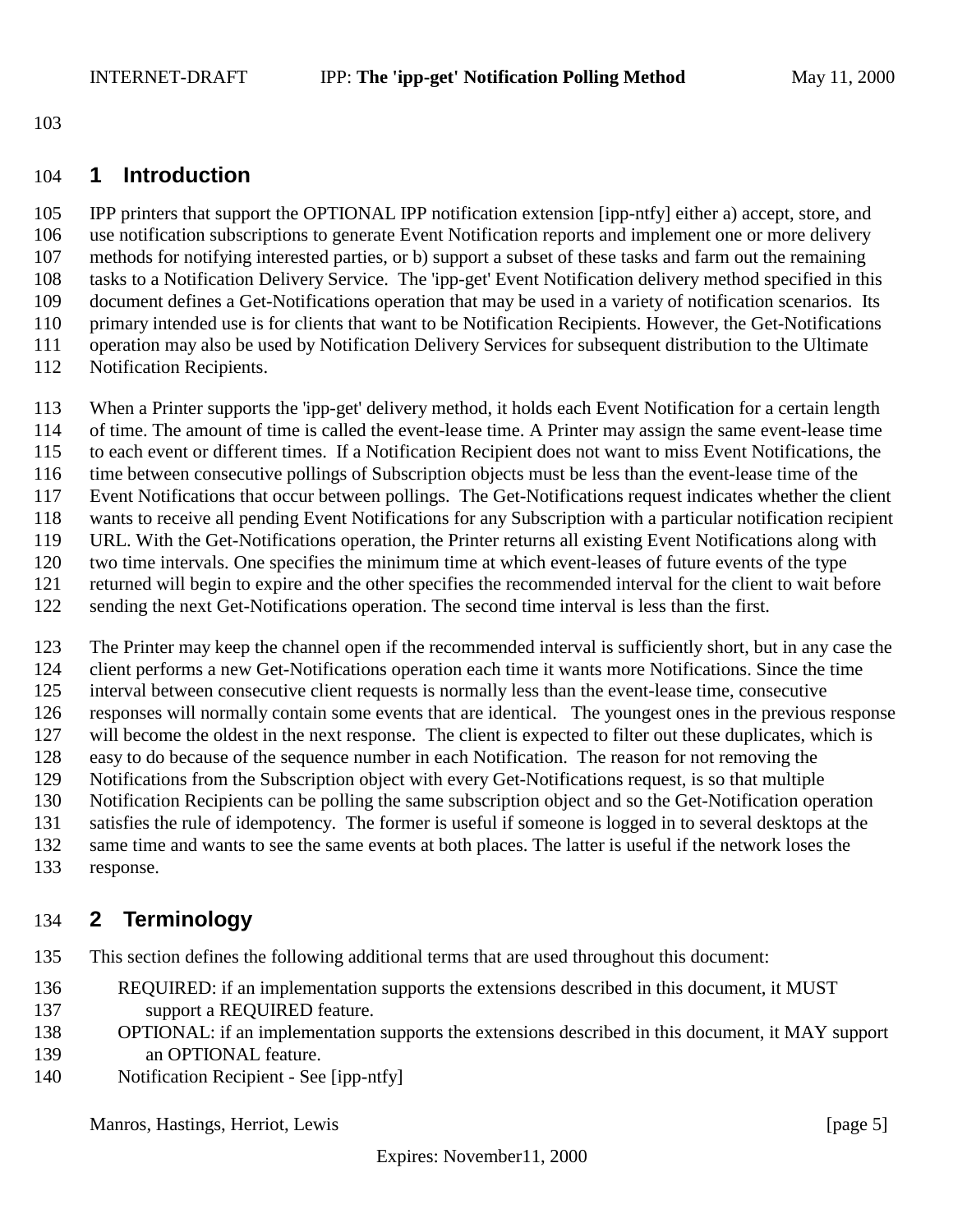- <span id="page-5-0"></span>Subscription object - See [ipp-ntfy]
- Ultimate Notification Recipient See [ipp-ntfy]

## **3 Model and Operation**

In the IPP Notification Model [ipp-ntfy], at most one Per-Job Subscription can be supplied in the Job

- Creation operation. In addition one Per-Job Subscription can be supplied in Create-Job-Subscription
- operations, and one Per-Printer Subscription can be supplied in the Create-Printer operation. The client that
- creates these Subscription objects becomes the owner of the Subscription object.
- When creating each Subscription object, the client supplies the "notify-recipient-uri" (uri) attribute. The
- "notify-recipient-uri" attribute specifies both a single Notification Recipient that is to receive the
- Notifications when subsequent events occur and the URL's scheme specifies the method for Notification
- delivery that the IPP Printer is to use. For the Notification delivery method defined in this document, the
- scheme of the URL is 'ipp-get' and the host SHOULD be the client host's URL. In addition, the URL MAY
- contains a path to allow for applications to have a unique URL. Because the Get-Notifications operation
- uses the "notification-recipient-uri" to specify the events that it wants in the response, the Subscriber can
- partition events into suitable groups by associating a different URL with each group the URLs may have
- the same host but different paths. If a Subscriber wants a friend to receive Event Notification via this
- delivery method, it can use the friend's URL as the "notification-recipient-uri". When the friend performs
- the Get-Notifications operation on the URL, it receives all pending the notifications, even those event
- caused by subscriptions owned by others.
- For most Notification delivery methods, a Printer sends Event Notifications to the delivery URL and the
- Printer does not perform any authentication or authorization with the receivers of the Event Notifications.
- For the Notification delivery method defined in this document, the client requests Event Notifications from
- the Printer via a Get-Notifications operation, and the Printer performs the same authentication and
- authorization as it does for the Get-Job-Attributes operation. That is, a Printer MAY allow a client to
- perform a Get-Notifications operation on any Subscription object or it MAY restrict access as follows. Any
- client that is authenticated (1) as an operator or administrator or (2) as the owner of the Subscription object
- can initiate a Get-Notifications operation for that Subscription object.
- Because a Printer has to wait for a client to request Event Notifications for the 'ipp-get' delivery method,
- any Printer that supports the 'ipp-get' notification delivery method MUST hold each Event Notification at
- least for the event-lease time that it advertises to clients. With this rule, a single user can login at different
- places, say his/her office, the lab, and/or several desktops in the same room, and receive the same Event
- Notifications from a single Subscription object. In addition, a client that gets no response, perhaps because
- of a network failure, can perform the Get-Notifications operations two or more times in quick succession
- and get the same results except for a few newly arrived Event Notifications and a few old Event
- Notifications whose event-leases have expired.
- The event-lease time assigned to Event Notifications MAY be different for each implementation.
- Furthermore, a particular implementation MAY assign different event-lease times to each Event
- Notification. If a Printer assigns different event-lease times to each Event Notification, the event-lease time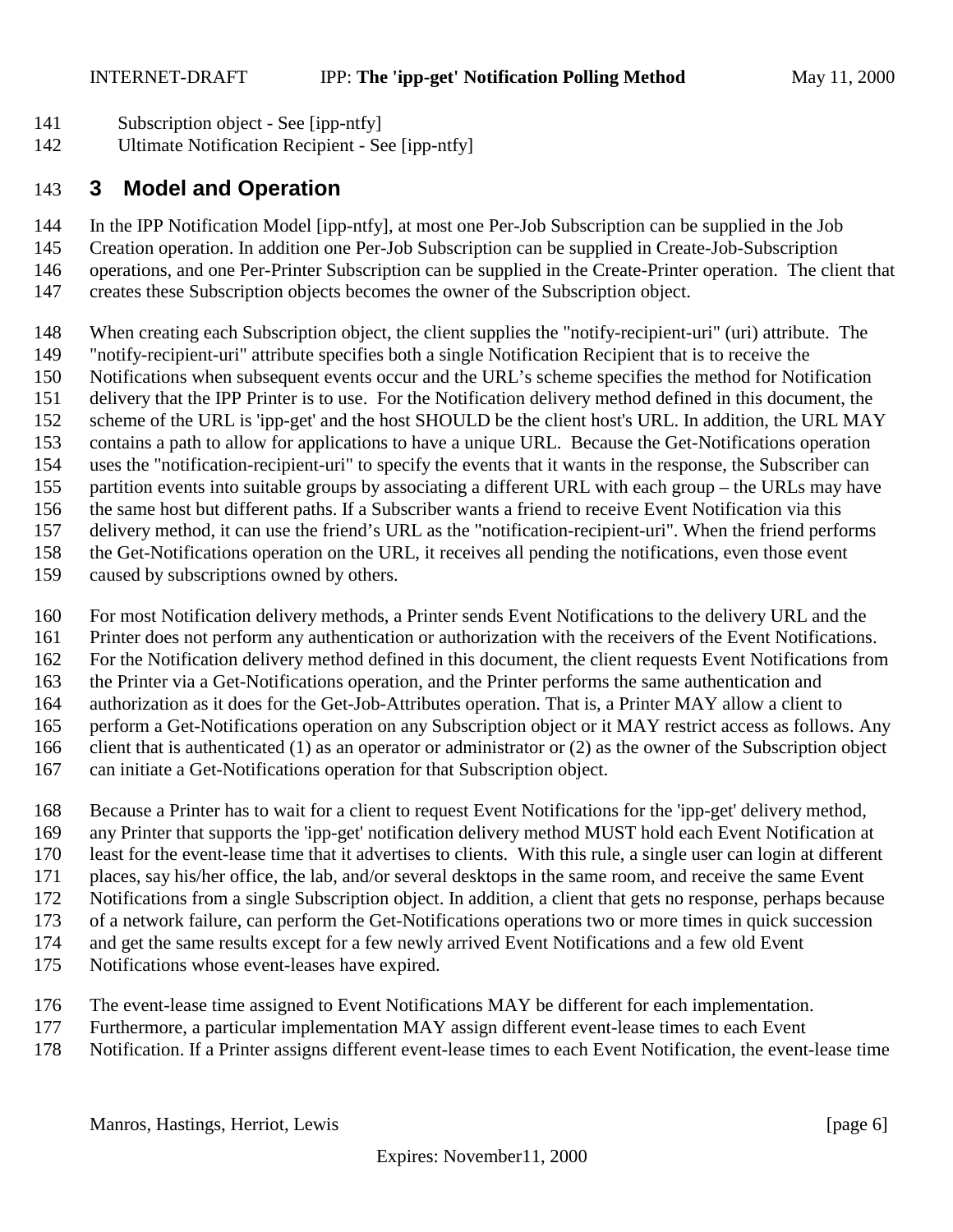- <span id="page-6-0"></span>returned with Get-Notifications MUST be a value that ensures a client will not miss future Event
- Notifications.
- The client issues a Get-Notifications Printer operation in order to initiate the delivery of the pending
- Notifications held by the Printer for the Subscription objects requested. In this operation, the client
- specifies the "notification-recipient-uri" attribute and the Printer returns all pending Event Notifications
- associated with Subscription objects whose "notification-recipient-uri" attribute matches the "notification-
- recipient-uri" attribute specified in the operation.
- If the client requests a persistent channel, then the Printer MAY keep the channel open. Either the client or the IPP Printer can disconnect the HTTP connection.

## **4 Get-Notifications operation**

This REQUIRED operation allows the client to request that pending Event Notifications be delivered as a

response to this request. The client MUST be the owner or have read-access rights of the Subscription

objects that are involved and the delivery method specified when the Subscription objects were created

MUST be 'ipp-get'.

This operation returns all pending Event Notifications specified by the "notify-recipient-uri" operation

 attribute. To help a client know when to perform this operation again, the Printer returns both the event-lease time and the suggested-ask-again time in the following operations:

- a) Job Creation, Create-Printer-Subscription and Create-Job-Subscription operation if the scheme of the "notify-recipient-uri" operation attribute is 'ipp-get'.
- b) All Get-Notifications operation

The client SHOULD perform a Get-Notifications operation at about the suggested-ask-again time and if the

Printer receives the Get-Notifications before the event-lease time has elapsed, it MUST have all of the

- Notifications since the previous Get-Notification operation or the Subscription object creation, whichever
- was most recent.
- The IPP Printer MUST accept the request in any state (see [ipp-mod] "printer-state" and "printer-state-reasons" attributes) and MUST remain in the same state with the same "printer-state-reasons".

 *Access Rights:* The authenticated user (see [ipp-mod] section 8.3) performing this operation must either be the Subscription object owner (as determined when the Subscription object was created by the Job Creation operation, Create-Job-Subscription, or Create-Printer-Subscription operations) or an operator or

- administrator of the Printer object (see [ipp-mod] Sections 1 and 8.5). Otherwise, the IPP object MUST
- reject the operation and return: 'client-error-forbidden', 'client-error-not-authenticated', or 'client-error-not-
- authorized' as appropriate.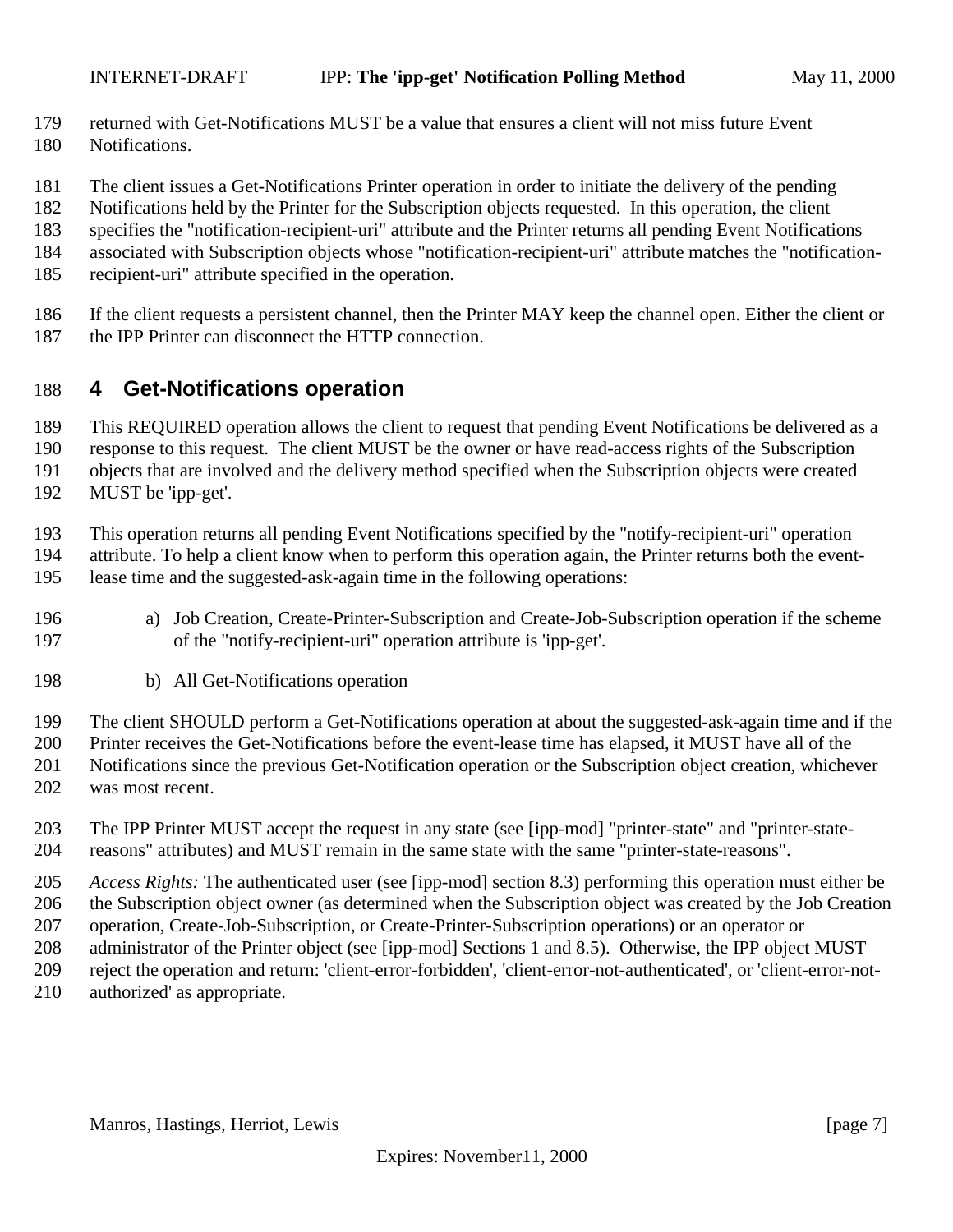<span id="page-7-0"></span>

| 211               | 4.1<br><b>Get-Notifications Request</b>                                                                                                                                                                                                                                                                          |
|-------------------|------------------------------------------------------------------------------------------------------------------------------------------------------------------------------------------------------------------------------------------------------------------------------------------------------------------|
| 212               | The following groups of attributes are part of the Get-Notifications Request:                                                                                                                                                                                                                                    |
| 213               | Group 1: Operation Attributes                                                                                                                                                                                                                                                                                    |
| 214<br>215<br>216 | Natural Language and Character Set:<br>The "attributes-charset" and "attributes-natural-language" attributes as described in [ipp-mod]<br>section 3.1.4.1.                                                                                                                                                       |
| 217<br>218        | Target:                                                                                                                                                                                                                                                                                                          |
| 219<br>220        | The "printer-uri" (uri) operation attribute which is the target for this operation as described in [ipp-<br>mod] section 3.1.5.                                                                                                                                                                                  |
| 221<br>222        | <b>Requesting User Name:</b>                                                                                                                                                                                                                                                                                     |
| 223<br>224<br>225 | The "requesting-user-name" (name(MAX)) attribute SHOULD be supplied by the client as<br>described in [ipp-mod] section 8.3.                                                                                                                                                                                      |
| 226<br>227        | "notification-recipient-uri" (url):<br>The client MUST supply this attribute. The Printer object MUST support this attribute. The Printer                                                                                                                                                                        |
| 228<br>229        | matches the value of this attribute byte for byte against the value of the "notification-recipient-uri"<br>in each Subscription object in the Printer. If there are no matches, the IPP Printer MUST return the                                                                                                  |
| 230<br>231<br>232 | 'client-error-not-found' status code. If there are matches, the IPP Printer MUST return all<br>accumulated Event Notifications associated with Subscription objects that contain the matched<br>"notification-recipient-uri" attribute.                                                                          |
| 233               |                                                                                                                                                                                                                                                                                                                  |
| 234<br>235<br>236 | Note: this attribute allows a subscribing client to pick URLs that are unique, e.g. the client's own<br>URL or a friend's URL, which in both cases is likely the URL of the person's host. An application<br>could make a URL unique for each application if it wants. It allows clients who didn't subscribe to |
| 237               | get Event Notifications without knowing job-ids or subscription-ids.                                                                                                                                                                                                                                             |
| 238               | <b>Get-Notifications Response</b><br>4.2                                                                                                                                                                                                                                                                         |
| 239<br>240        | The Printer object returns either an immediate error response or a successful response with status code:<br>'successful-ok' when the first event occurs, i.e., when the Printer delivers the first Event Notification.                                                                                           |
| 241               | Group 1: Operation Attributes                                                                                                                                                                                                                                                                                    |
| 242               | <b>Status Message:</b>                                                                                                                                                                                                                                                                                           |
| 243<br>244<br>245 | In addition to the REQUIRED status code returned in every response, the response OPTIONALLY<br>includes a "status-message" (text(255)) and/or a "detailed-status-message" (text(MAX)) operation<br>attribute as described in [ipp-mod] sections 13 and 3.1.6.                                                    |
| 246<br>247        | Natural Language and Character Set:                                                                                                                                                                                                                                                                              |
| 248<br>249        | The "attributes-charset" and "attributes-natural-language" attributes as described in [ipp-mod]<br>section 3.1.4.2. The Printer uses the values of "notify-charset" and "notify-natural-language",                                                                                                               |

Manros, Hastings, Herriot, Lewis [page 8]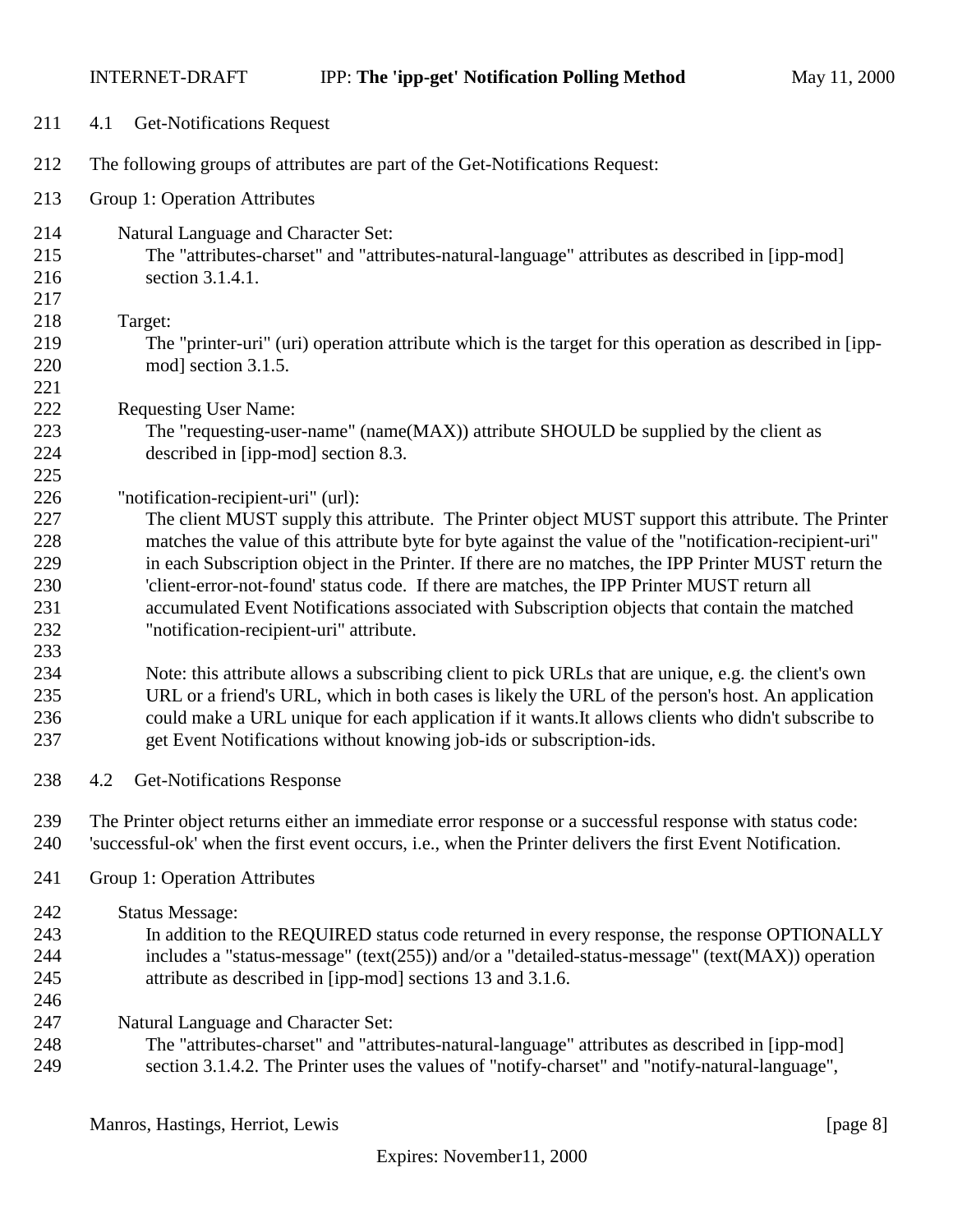respectively, from one of the Subscription objects associated with the Event Notifications in this response. 

 Normally, the values of these attributes is the same in all Subscriptions. If they are not, the Printer picks the values from one Subscription object to put in these attributes. The algorithm for picking the Subscription object is implementation dependent. The choice of natural language is not critical because 'text' and 'name' values can override the operation level natural-language. The Printer's choice of charset is critical because a bad choice may leave it unable to send some 'text' and 'name' values accurately.

- "suggested-ask-again-time-interval" (integer(0:MAX)):
- The value of this attribute is the suggested number of seconds that SHOULD elapse before the client performs this operation again for these Subscription objects. A client MAY perform this operation at any time, and a Printer MUST respond with all existing Notifications. A client observes this value in order to be a "good network citizen". The value that a Printer returns for this attribute MUST NOT exceed 80% of the "event-lease-time-interval" in order to give a client plenty of time to perform another Get-Notifications operation before the event-lease of the oldest Event Notifications expire.
- "event-lease-time-interval" (integer(0:MAX)):

 The value of this attribute is the minimum number of seconds until the event-lease expiration time for all future Event Notifications associated with the Subscription objects generating the requested Event Notifications. Thus this number is the maximum number of seconds that elapses before this client SHOULD issue this operation again for these Subscription objects. A Printer MUST preserve all Notifications that occur for the number of seconds specified by this attribute starting at the time it is sent in a response. A client MAY perform this operation at any time, and a Printer MUST respond with all existing Event Notifications. If a Printer receives this operation after this time interval, it MAY have discarded some Notifications since the last response.

- "printer-up-time" (integer(0:MAX)):
- The value of this attribute is the Printer's "printer-up-time" attribute. Because each Event Notification also contains the value of this attribute when the event occurred, the value of this attribute lets a client know when each Event Notification occurred relative to the time of this response.
- 

- Group 2: Unsupported Attributes
- See [ipp-mod] section 3.1.7 for details on returning Unsupported Attributes.
- If the "subscription-ids" attribute contained subscription-ids that do not exist, the Printer returns them in this group as value of the "subscription-ids" attribute.
- 

Group 3 through N: Event Notification Attributes

Manros, Hastings, Herriot, Lewis [page 9]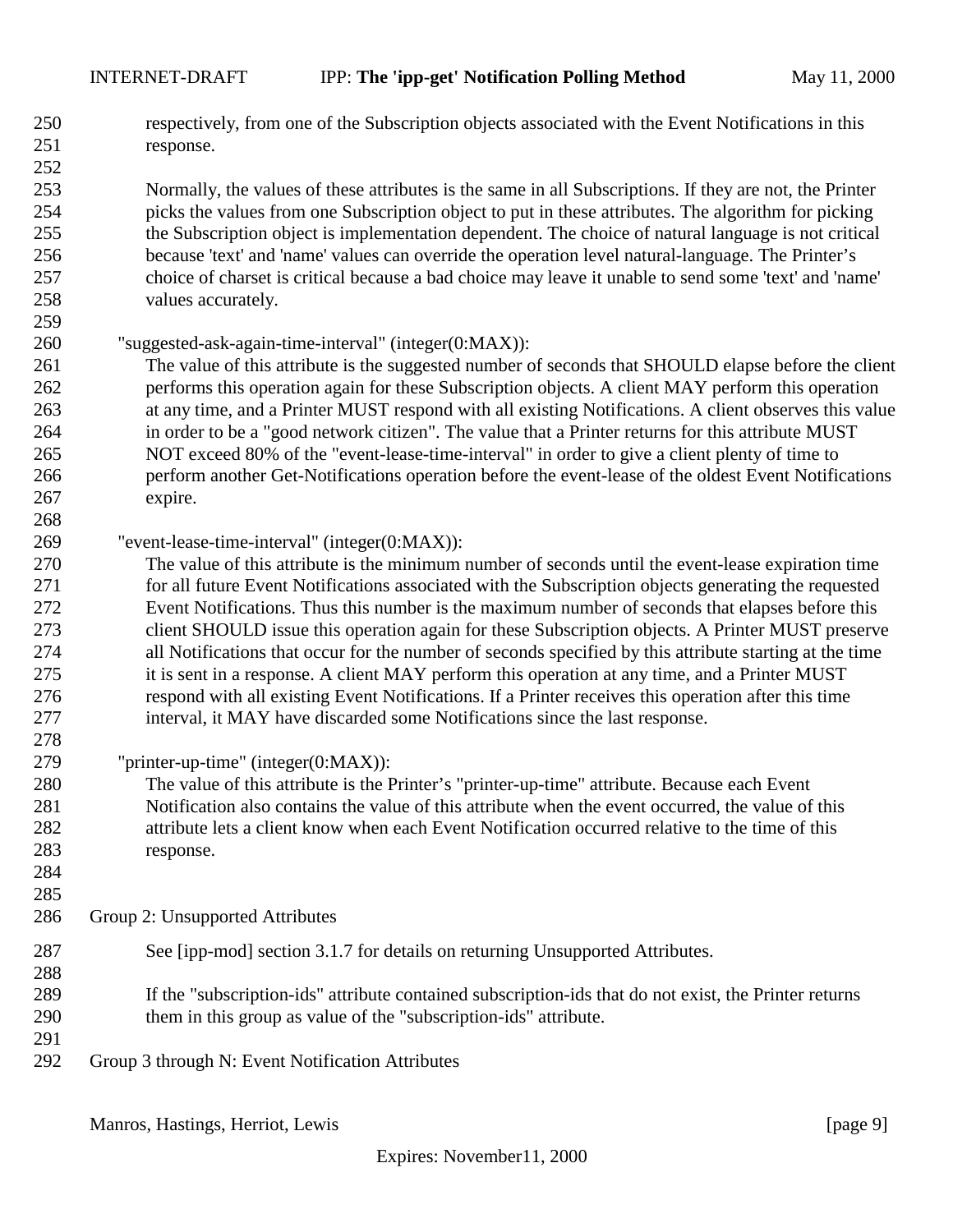| 293 | The Printer object responds with one Event Notification per Group for each supplied Event              |
|-----|--------------------------------------------------------------------------------------------------------|
| 294 | Notification. Each Event Notification MUST meet the criteria specified by the request. (see [ipp-      |
| 295 | ntfy]). Each Event Notification Group MUST start with an 'event-notification-attributes-tag', which    |
| 296 | is the tag that begins an Event Notification Group (see the section "Encodings of Additional           |
| 297 | Attribute Tags" in [ipp-ntfy]).                                                                        |
| 298 |                                                                                                        |
| 299 | This group includes the following attributes from the section on " Content of Machine Consumable       |
| 300 | Event Notifications" in [ipp-ntfy]. They are encoded using the IPP rules for encoding attributes [ipp- |
| 301 | pro] and they may be encoded in any order. Note: the Get-Jobs response acts as a model for             |
| 302 | encoding multiple groups of attributes.                                                                |
| 303 |                                                                                                        |
| 304 | Table 1 and Table 3 contains the following information                                                 |
| 305 | Attribute: the name of the attribute to include from the section on " Content of Machine<br>a)         |
| 306 | Consumable Event Notifications" in [ipp-ntfy].                                                         |
| 307 | b) Condition: the condition for the attribute to be present. The value                                 |
| 308 | i) " means that the attribute MUST be present in all Event Notifications.                              |
| 309 | ii) conditional means the attribute MUST be present if the Printer supports the attribute              |
| 310 | iii) 'progress' means the attribute MUST be present for 'job-progress' or 'job-completed'              |
| 311 | events only.                                                                                           |
| 312 |                                                                                                        |
| 313 | For a Event Notification for job and printer events, the Printer includes the following attributes.    |
| 314 | Table 1 - REQUIRED Attributes in all IPP Event Notification Content                                    |

| Attribute                                 | Condition   |
|-------------------------------------------|-------------|
| subscription-request-id (integer (0:MAX)) |             |
| notify-text (text)                        |             |
| notify-text-format (mimeMediaType)        |             |
| printer-uri (uri)                         |             |
| trigger-event (type2 keyword)             |             |
| printer-up-time (integer(MIN:MAX))        |             |
| printer-current-time (dateTime)           | conditional |

For Event Notification for job events, the Printer includes the following additional attributes.

#### **Table 2 – REQUIRED Attributes in all IPP Event Notification Content**

| Attribute | Condition |
|-----------|-----------|
|-----------|-----------|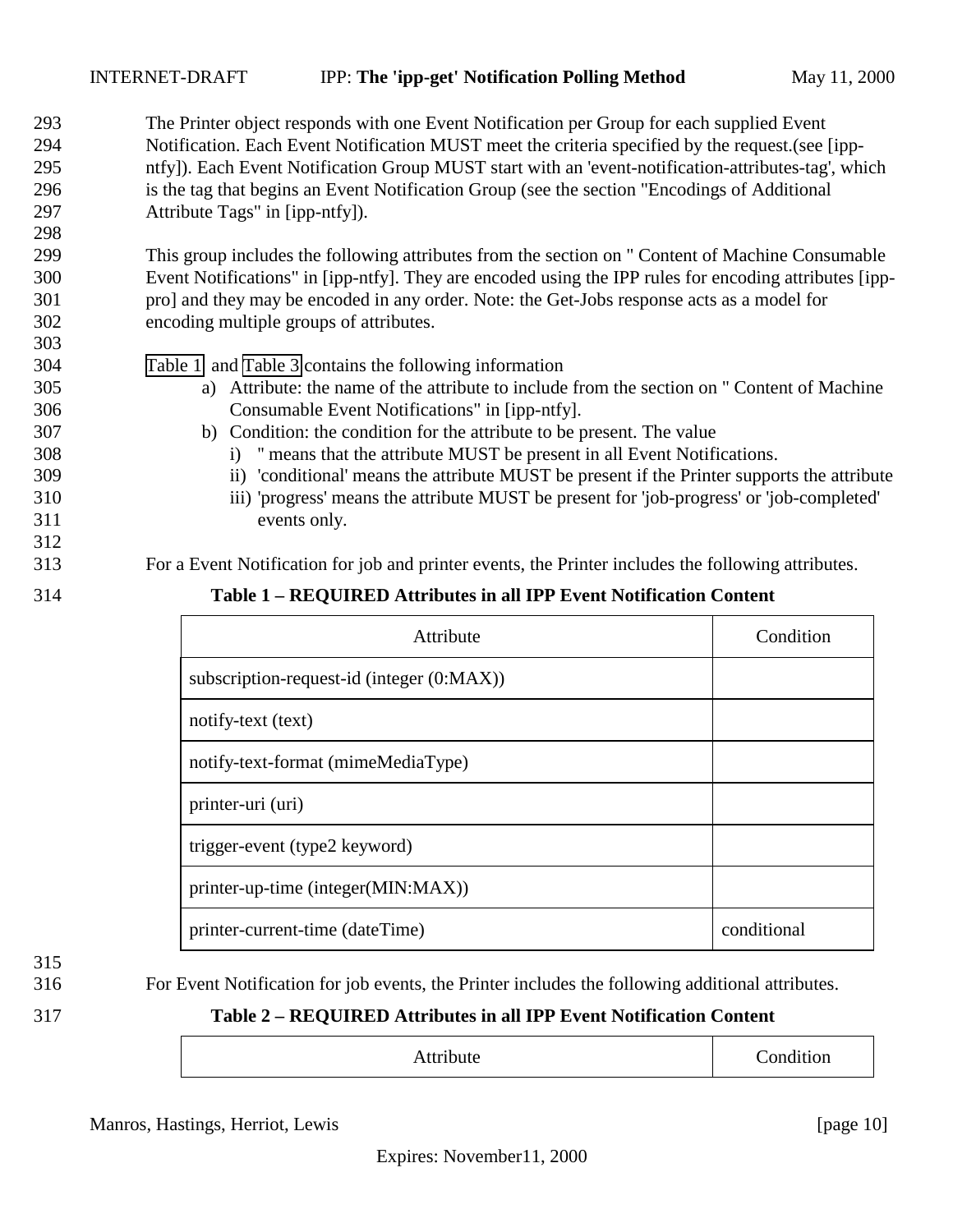#### <span id="page-10-0"></span>INTERNET-DRAFT IPP: **The 'ipp-get' Notification Polling Method** May 11, 2000

| Attribute                                  | Condition |
|--------------------------------------------|-----------|
| job-id (integer $(1:MAX)$ )                |           |
| job-state (type1 enum)                     |           |
| job-state-reasons (1setOf type2 keyword)   |           |
| job-impressions-completed (integer(0:MAX)) | progress  |

For Event Notification for printer events, the Printer includes the following additional attributes.

#### **Table 3 – REQUIRED Attributes in all IPP Event Notification Content**

| Attribute                                    | Condition |
|----------------------------------------------|-----------|
| printer-state (type1 enum)                   |           |
| printer-state-reasons (1setOf type2 keyword) |           |
| printer-is-accepting-jobs (boolean)          |           |

## **5 Extensions to Print-Job, Print-URI, Create-Job, Create-Printer-Subscription and Create-Printer-Subscription**

5.1 Response

 When Print-Job, Print-URI or Create-Job contains a "notify-recipient-uri" attribute and the scheme in its value is 'ipp-get', the response contains two additional Operation Attributes that pertain to subscriptions.

 When Create-Job-Subscription or Create-Printer-Subscription operation contains a "notify-recipient-uri" value whose scheme is 'ipp-get', the response contains two additional Operation Attributes that pertain to subscriptions.

- Group 1: Operation Attributes
- " suggested-ask-again-time-interval" (integer(0:MAX)):
- The value of this attribute is the suggested number of seconds that SHOULD elapse before the client SHOULD perform the Get-Notification operation for the first time with any Subscription objects returned with this job. A client MAY perform the Get-Notification operation at any time, and a Printer MUST respond with all existing Notifications. A client observes this value in order to be a "good network citizen". The value that a Printer returns for this attribute MUST NOT exceed 80% of the "event-lease-time-interval" in order to give a client plenty of time to perform another Get-
- Notifications operation before the event-lease of the oldest events expire.
-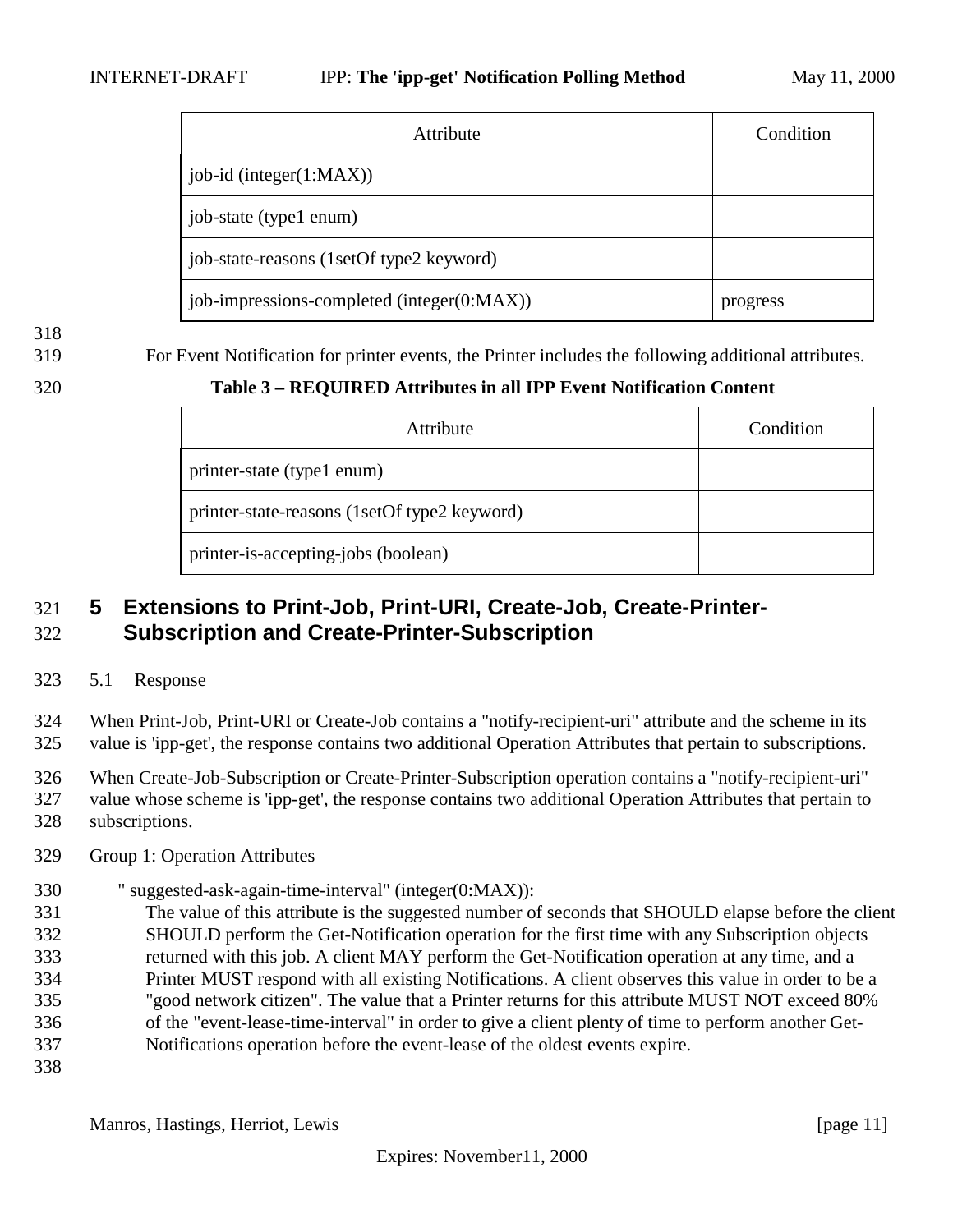<span id="page-11-0"></span>

"event-lease-time-interval" (integer(0:MAX)):

 The value of this attribute is the minimum number of seconds until the event-lease expiration time for all future Event Notifications associated with the Subscription objects generating the requested Event Notifications. Thus this number is the maximum number of seconds that elapses before a client SHOULD perform the Get-Notification operation for the first time with any Subscription objects returned with this job. A Printer MUST preserve all Notifications that occur for the number of seconds specified by this attribute starting at the time it is sent in a response. A client MAY perform the Get-Notification operation at any time, and a Printer MUST respond with all existing Event Notifications. If a Printer receives a Get-Notification operation after this time interval, it may have discarded some Notifications since the last response.

# **6 Encoding**

- The operation-id assigned for the Get-Notification operation is:
- 0x00??
- and should be added to the next version of [ipp-mod] section 4.4.15 "operations-supported".

#### ISSUE: what is the value?

 This notification delivery method uses the IPP transport and encoding [ipp-pro] for the Get-Notifications operation with one extension:

357 notification-attributes-tag =  $%x07$  ; tag of 7

# **7 IANA Considerations**

There is nothing to register.

# **8 Internationalization Considerations**

 With the 'ipp-get' method defined in this document, the client cannot request the Human Consumable form by supplying the "notify-format" operation attribute (see [ipp-ntfy]). The only supported value for this delivery method is "application/ipp". Therefore, the IPP Printer does not have to perform any localization with this notification delivery method. However, the client when it receives the Get-Notifications response is expected to localize the attributes that have the 'keyword' attribute syntax according to the charset and natural language requested in the Get-Notifications request.

# **9 Security Considerations**

The IPP Model and Semantics document [ipp-mod] discusses high-level security requirements (Client

Authentication, Server Authentication and Operation Privacy). Client Authentication is the mechanism by

which the client proves its identity to the server in a secure manner. Server Authentication is the

Manros, Hastings, Herriot, Lewis [page 12]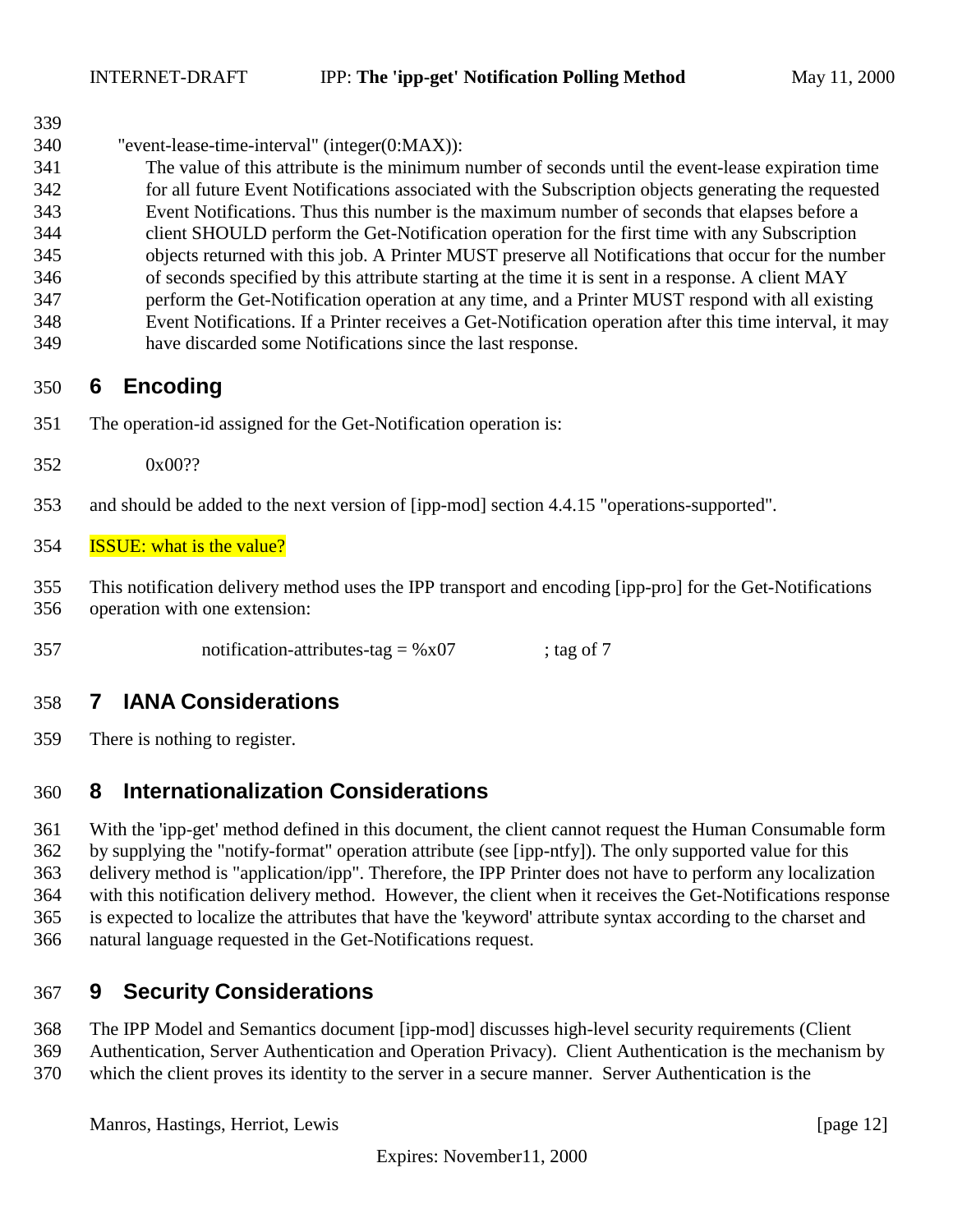- <span id="page-12-0"></span>mechanism by which the server proves its identity to the client in a secure manner. Operation Privacy is
- defined as a mechanism for protecting operations from eavesdropping.
- Unlike other Event Notification delivery methods in which the IPP Printer initiates the Event Notification,
- with the method defined in this document, the Notification Recipient is the client who issues the Get-
- Notifications operation. Therefore, there is no chance of "spam" notifications with this method.
- Furthermore, such a client can close down the HTTP channel at any time, and so can avoid future unwanted
- Event Notifications at any time.

#### **10 References**

| 379 | [ipp-mod]                                                                                                                            |
|-----|--------------------------------------------------------------------------------------------------------------------------------------|
| 380 | R. deBry, T. Hastings, R. Herriot, S. Isaacson, P. Powell, "Internet Printing Protocol/1.1: Model and                                |
| 381 | Semantics", <draft-ietf-ipp-model-v11-06.txt>, March 1, 2000.</draft-ietf-ipp-model-v11-06.txt>                                      |
| 382 | [ipp-ntfy]                                                                                                                           |
| 383 | Isaacson, S., Martin, J., deBry, R., Hastings, R. Herriot, T., Shepherd, M., Bergman, R., "Internet                                  |
| 384 | Printing Protocol/1.1: IPP Event Notification Specification", <draft-ietf-ipp-not-spec-03.txt>, May</draft-ietf-ipp-not-spec-03.txt> |
| 385 | 11, 2000.                                                                                                                            |
| 386 | [ipp-pro]                                                                                                                            |
| 387 | Herriot, R., Butler, S., Moore, P., Tuner, R., "Internet Printing Protocol/1.1: Encoding and                                         |
| 388 | Transport", draft-ietf-ipp-protocol-v11-05.txt, March 1, 2000.                                                                       |
| 389 | [rfc2026]                                                                                                                            |
| 390 | S. Bradner, "The Internet Standards Process -- Revision 3", RFC 2026, October 1996.                                                  |
| 391 | [RFC2616]                                                                                                                            |
| 392 | R. Fielding, J. Gettys, J. Mogul, H. Frystyk, L. Masinter, P. Leach, T. Berners-Lee, "Hypertext"                                     |
| 393 | Transfer Protocol - HTTP/1.1", RFC 2616, June 1999.                                                                                  |

**11 Authors' Addresses**

| 395 |                                       |
|-----|---------------------------------------|
| 396 | Robert Herriot                        |
| 397 | Xerox Corp.                           |
| 398 | 3400 Hill View Ave, Building 1        |
| 399 | Palo Alto, CA 94304                   |
| 400 |                                       |
| 401 | Phone: 650-813-7696                   |
| 402 | Fax: 650-813-6860                     |
| 403 | e-mail: robert.herriot@pahv.xerox.com |
| 404 |                                       |
| 405 | <b>Tom Hastings</b>                   |
| 406 | <b>Xerox Corporation</b>              |
|     |                                       |

Manros, Hastings, Herriot, Lewis [page 13]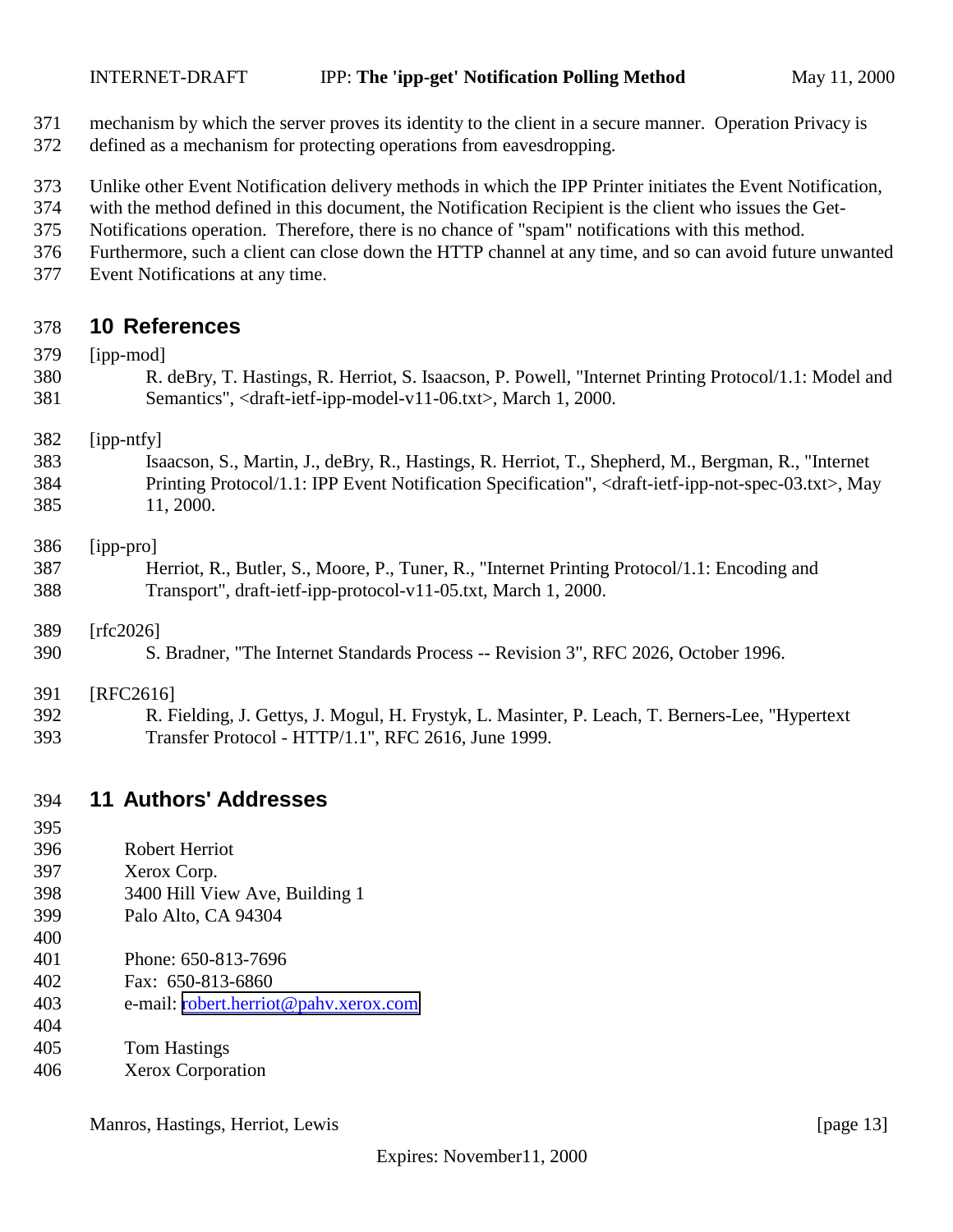<span id="page-13-0"></span>

| 407 | 737 Hawaii St. ESAE 231            |
|-----|------------------------------------|
| 408 | El Segundo, CA 90245               |
| 409 |                                    |
| 410 | Phone: 310-333-6413                |
| 411 | Fax: 310-333-5514                  |
| 412 | e-mail: hastings@cp10.es.xerox.com |
| 413 |                                    |
| 414 | Carl-Uno Manros                    |
| 415 | <b>Xerox Corporation</b>           |
| 416 | 701 Aviation Blvd.                 |
| 417 | El Segundo, CA 90245               |
| 418 |                                    |
| 419 | Phone: 310-333-                    |
| 420 | Fax: 310-333-5514                  |
| 421 | e-mail: manros@cp10.es.xerox.com   |
| 422 |                                    |
| 423 | Harry Lewis                        |
| 424 | <b>IBM</b>                         |
| 425 | P.O. Box 1900                      |
| 426 | Boulder, CO 80301-9191             |
| 427 |                                    |
| 428 | Phone: (303) 924-5337              |
| 429 | FAX:                               |
| 430 | e-mail: harryl@us.ibm.com          |
| 431 |                                    |

# **12 Full Copyright Statement**

- Copyright (C) The Internet Society (2000). All Rights Reserved.
- This document and translations of it may be copied and furnished to others, and derivative works that comment on or otherwise explain it or assist in its implementation may be prepared, copied, published and distributed, in whole or in part, without restriction of any kind, provided that the above copyright notice and this paragraph are included on all such copies and derivative works. However, this document itself may not be modified in any way, such as by removing the copyright notice or references to the Internet Society or other Internet organizations, except as needed for the purpose of developing Internet standards in which case the procedures for copyrights defined in the Internet Standards process must be followed, or as required to translate it into languages other than English.
- The limited permissions granted above are perpetual and will not be revoked by the Internet Society or its successors or assigns.
- This document and the information contained herein is provided on an "AS IS" basis and THE INTERNET
- SOCIETY AND THE INTERNET ENGINEERING TASK FORCE DISCLAIMS ALL WARRANTIES,
- EXPRESS OR IMPLIED, INCLUDING BUT NOT LIMITED TO ANY WARRANTY THAT THE USE